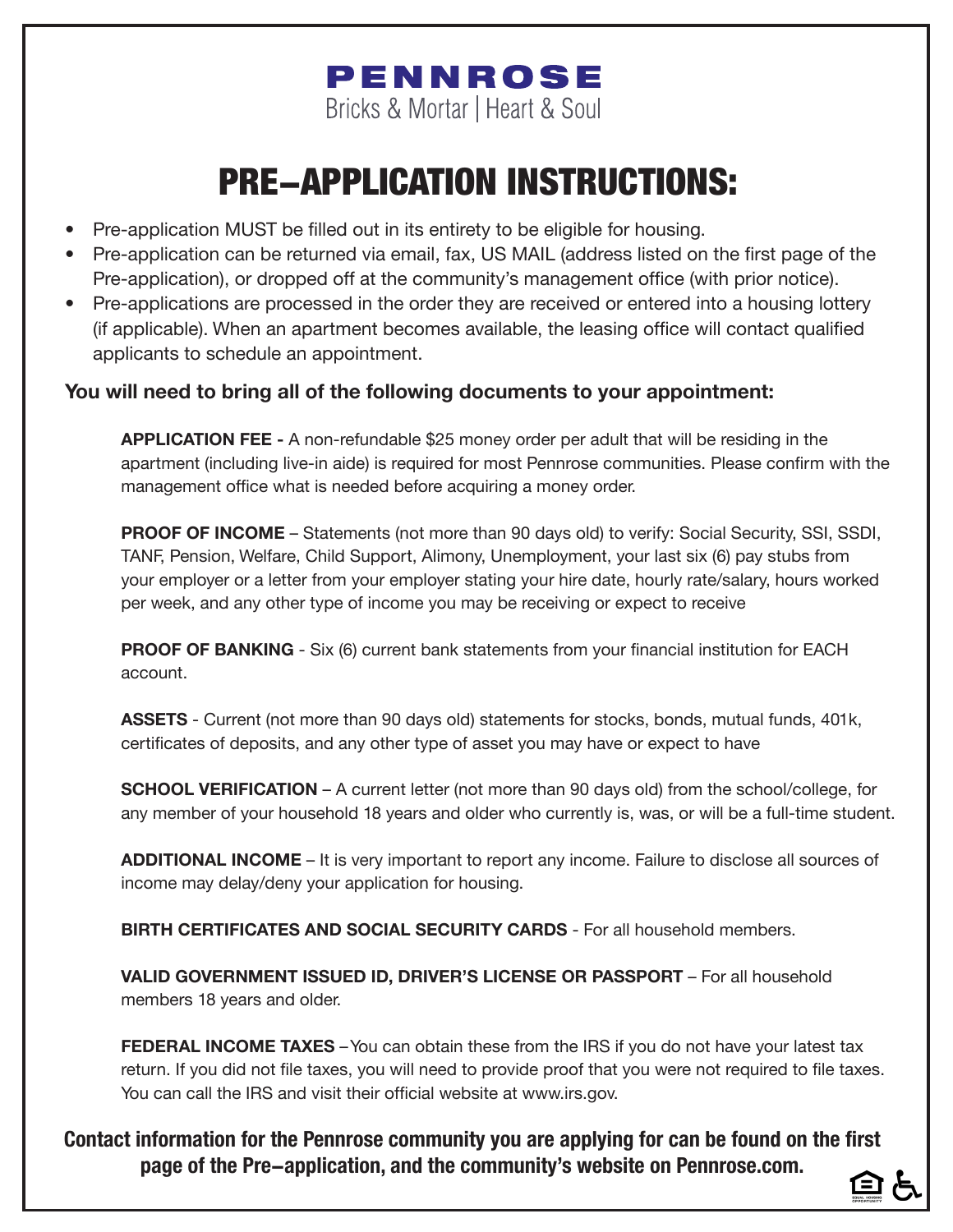

| Mail to: | <b>111 Truman Drive S</b> |
|----------|---------------------------|
|          | <b>Edison, NJ 08817</b>   |
| Phone:   | 732.963.0547              |
| Fax:     | 732.626.6623              |
| Email:   | TrumanSquare@pennrose.com |
| TTY:     | 711                       |
|          |                           |

| To be completed by office staff: |  |
|----------------------------------|--|
| <b>Application Number</b>        |  |
| Date Application Rec'd           |  |
| Time Application Rec'd ___       |  |
| Initials of Staff Member         |  |
|                                  |  |

 $M \mid F$ 

### **HEAD OF HOUSEHOLD**

| <b>NAME:</b>               |                  |               |             | $SSN: \begin{tabular}{c} \multicolumn{3}{c} {\textbf{0.5}} \end{tabular}$ |
|----------------------------|------------------|---------------|-------------|---------------------------------------------------------------------------|
| (First)                    | (Middle Initial) |               | (Last)      |                                                                           |
| <b>CURRENT ADDRESS:</b>    |                  |               |             | HOME #: ______________________                                            |
|                            | (House #)        | (Street Name) | $(Apt. \#)$ |                                                                           |
|                            |                  |               |             | CELL #:                                                                   |
|                            |                  |               |             |                                                                           |
| (City)                     | (State)          |               | (Zip Code)  |                                                                           |
| <b>EMAIL:</b>              |                  |               |             | D.O.B:                                                                    |
| How did you hear about us? |                  |               |             | <b>DRIVER LICENSE STATE:</b>                                              |
|                            |                  |               |             | <b>DRIVER LICENSE NUMBER:</b>                                             |

#### **HOUSEHOLD MEMBERS**

| <b>Name</b> | <b>DOB</b> | M/F | Relationship | Soc. Sec. Number | <b>DL State &amp; Number</b> |
|-------------|------------|-----|--------------|------------------|------------------------------|
|             |            |     |              |                  |                              |
|             |            |     |              |                  |                              |
|             |            |     |              |                  |                              |
|             |            |     |              |                  |                              |
|             |            |     |              |                  |                              |
|             |            |     |              |                  |                              |

#### **ANNUAL HOUSEHOLD INCOME**

| Employment/Wages                  |  |
|-----------------------------------|--|
| Social Security Income            |  |
| Social Security Disability Income |  |
| Public Assistance (Welfare/TANF)  |  |
| <b>Child Support</b>              |  |
| Pension                           |  |
| Other Income (Please Specify):    |  |





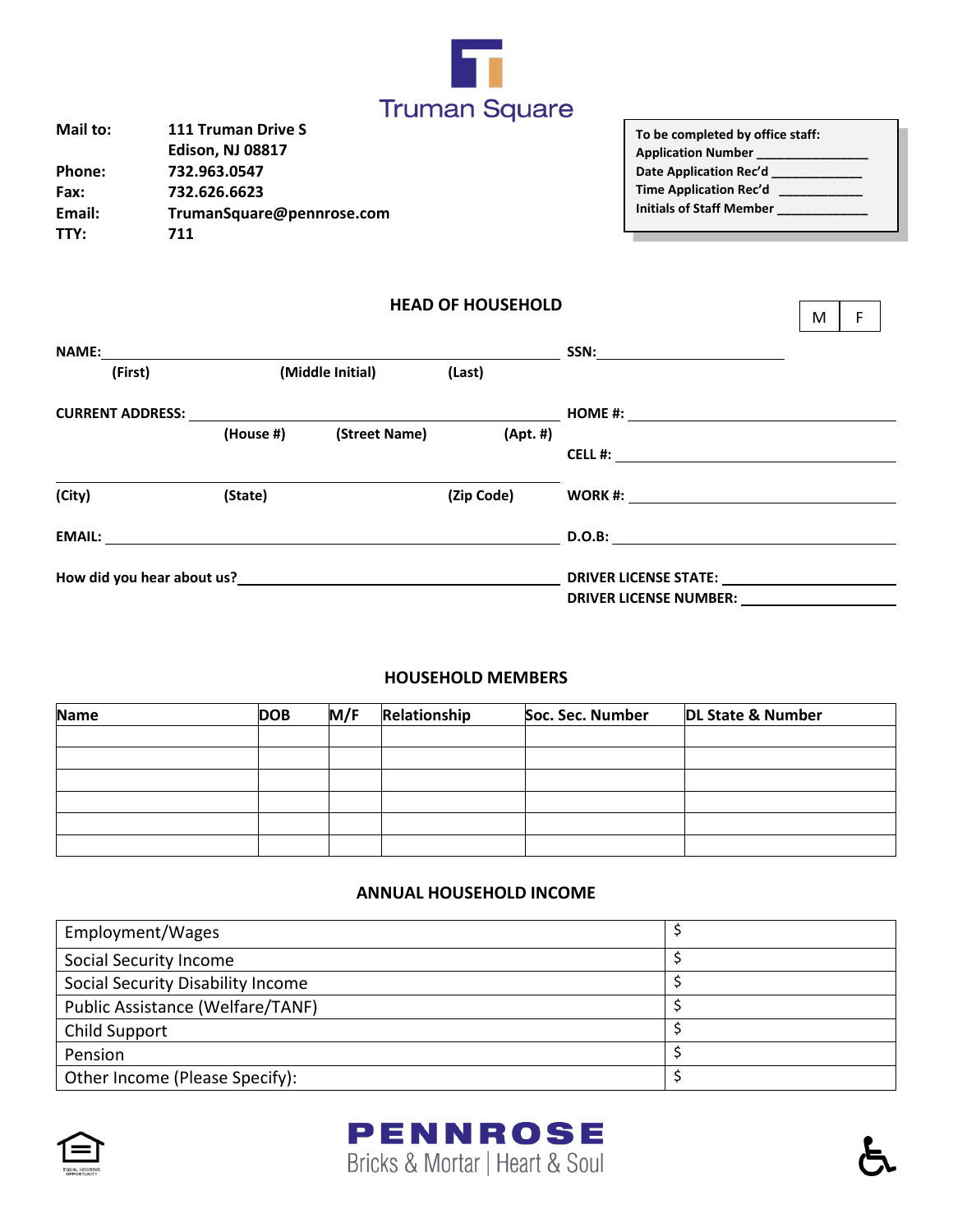## **Preferences for Determining Waiting List Position (if applicable)**

| Are you or a member of your household a Veteran? (as defined by NJ Law)                                                                                                                                                                                                                                                                                                                    |                                |                                                                                                |               | N |
|--------------------------------------------------------------------------------------------------------------------------------------------------------------------------------------------------------------------------------------------------------------------------------------------------------------------------------------------------------------------------------------------|--------------------------------|------------------------------------------------------------------------------------------------|---------------|---|
| Do you or any member of your household have Special Needs? (as defined by NJHMFA)                                                                                                                                                                                                                                                                                                          |                                |                                                                                                |               | N |
| Are you or a member of your household currently employed?                                                                                                                                                                                                                                                                                                                                  |                                |                                                                                                | Y             | N |
| Are you a student or recent graduate of an educational or training program?                                                                                                                                                                                                                                                                                                                |                                |                                                                                                | Y             | N |
| Are you homeless?                                                                                                                                                                                                                                                                                                                                                                          |                                |                                                                                                | Υ             | N |
| Do you have a portable Section 8 voucher?                                                                                                                                                                                                                                                                                                                                                  |                                |                                                                                                | Υ             | N |
| If you answered "Yes" to above question, with what agency?                                                                                                                                                                                                                                                                                                                                 |                                |                                                                                                |               |   |
| Do you require a unit with special features? (e.g. unit for mobility impaired, visually impaired, hearing<br>impaired, walk-in shower, grab bars, no steps, etc.)                                                                                                                                                                                                                          |                                |                                                                                                | Y             | N |
| If yes above, please circle features required:                                                                                                                                                                                                                                                                                                                                             |                                |                                                                                                |               |   |
| Unit for mobility impaired                                                                                                                                                                                                                                                                                                                                                                 | Unit for visually impaired     | Unit for hearing impaired                                                                      |               |   |
| Grab bars                                                                                                                                                                                                                                                                                                                                                                                  | No steps                       | Other:                                                                                         |               |   |
| Describe:                                                                                                                                                                                                                                                                                                                                                                                  |                                |                                                                                                |               |   |
| Do you have any pets that will be residing with you?: If so, how many?: _______(2 pet max., 25 lb. limit)<br>I hereby certify that the above is true and correct and complete to the best of my knowledge. I understand that any<br>false statement or misrepresentation will be grounds for expulsion from the program and/or prosecution under Title 18,<br>Section 1001 of the US Code. |                                |                                                                                                |               |   |
| check, which is part of the application process.                                                                                                                                                                                                                                                                                                                                           |                                |                                                                                                |               |   |
|                                                                                                                                                                                                                                                                                                                                                                                            |                                |                                                                                                |               |   |
| check, which is part of the application process.                                                                                                                                                                                                                                                                                                                                           |                                |                                                                                                |               |   |
|                                                                                                                                                                                                                                                                                                                                                                                            |                                |                                                                                                |               |   |
| check, which is part of the application process.                                                                                                                                                                                                                                                                                                                                           |                                |                                                                                                |               |   |
|                                                                                                                                                                                                                                                                                                                                                                                            |                                |                                                                                                |               |   |
|                                                                                                                                                                                                                                                                                                                                                                                            |                                |                                                                                                |               |   |
|                                                                                                                                                                                                                                                                                                                                                                                            |                                |                                                                                                |               |   |
| <b>Types of Program Assistance (For Office Use ONLY)</b><br><b>Tax Credit</b><br>50%<br><b>PBV</b><br>30%                                                                                                                                                                                                                                                                                  | 60%<br>PENNROSE                | ** Important: You must notify us promptly should any<br>information on this application change | February 2022 |   |
|                                                                                                                                                                                                                                                                                                                                                                                            | Bricks & Mortar   Heart & Soul |                                                                                                |               |   |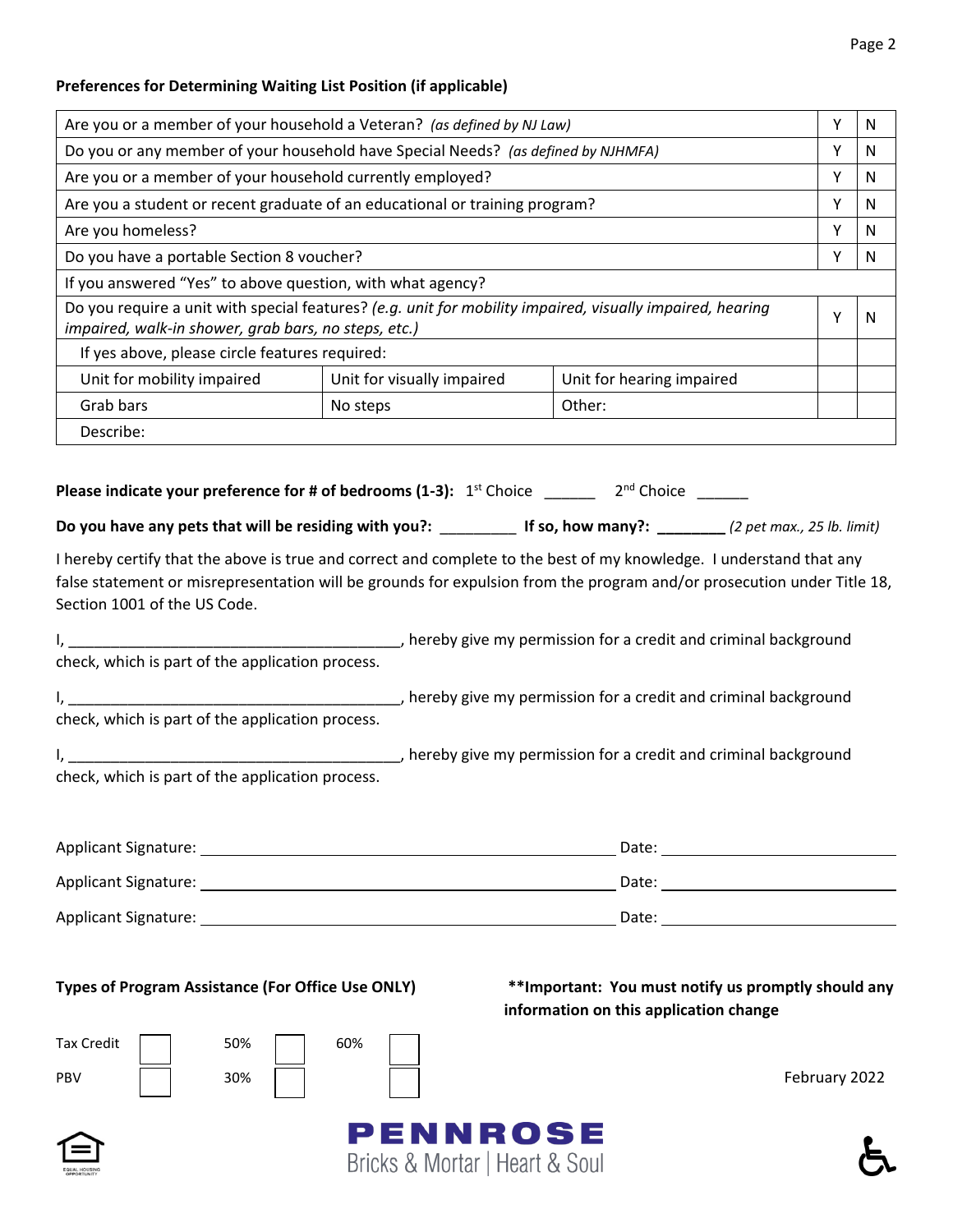#### **Disclosure Statement**

New Jersey's Fair Chance in Housing Act, N.J.S.A. 46:8-52 to 64 (FCHA), limits a housing provider's ability to consider a person's criminal history in deciding whether to extend an offer or whether to rent a home after extending an offer.

Before making a conditional offer of housing, Pennrose may consider only whether an applicant has a conviction for the manufacture or production of methamphetamine on the premises of federally assisted housing, or whether an applicant has a lifetime registration requirement under a State sex offender registration program. Pennrose will not consider, or request from an applicant or any other person or entity, any other information about an applicant's criminal history as part of the application process until and unless a conditional offer of housing has been made.

After extending a conditional offer of housing, Pennrose intends to review and consider an applicant's criminal record in determining whether to rent a home, in accordance with the FCHA and its accompanying rules.

#### **Pennrose will not, either before or after the issuance of a conditional offer, evaluate or consider any of the following criminal records:**

- (1) Arrests or charges that have not resulted in a criminal conviction;
- (2) Expunged convictions;
- (3) Convictions erased through executive pardon;
- (4) Vacated and otherwise legally nullified convictions;
- (5) Juvenile adjudications of delinquency; and
- (6) Records that have been sealed.

#### **Pennrose may consider, after the issuance of a conditional offer, a criminal record that:**

- Resulted in a conviction for murder, aggravated sexual assault, kidnapping, arson, human trafficking, sexual assault, endangering the welfare of a child in violation of N.J.S.2C:24-4(b)(3);
- Resulted in a conviction for any crime that requires lifetime state sex offender registration;
- $\bullet$  Is for any 1<sup>st</sup> degree indictable offense, or release from prison for that offense, within the past 6 years;
- Is for any 2<sup>nd</sup> or 3<sup>rd</sup> degree indictable offense, or release from prison for that offense, within the past 4 years; or
- Is for any 4<sup>th</sup> degree indictable offense, or release from prison for that offense, within the past 1 year.

For more information about how these rules apply, please refer to the resources at [https://www.njoag.gov/about/divisions-and-offices/division-on-civil-rights-home/fcha/.](https://www.njoag.gov/about/divisions-and-offices/division-on-civil-rights-home/fcha/)

Pennrose may withdraw a conditional offer based on your criminal record only if Pennrose determines, by a preponderance of the evidence, that the withdrawal is necessary to fulfill a substantial, legitimate, and nondiscriminatory interest.

If Pennrose utilizes any vendor or outside person/entity to conduct a criminal record check on their behalf Pennrose will take reasonable steps to ensure that the vendor or outside person/entity conducts the criminal record check consistent with the requirements of the FCHA and rules. Specifically, if Pennrose receives a criminal history inquiry conducted by a vendor or outside person or entity that is conducted in violation of the FCHA in that it reveals a record that is not permitted to be considered under the FCHA, Pennrose must show that it did not rely on that information in making a determination about your tenancy.